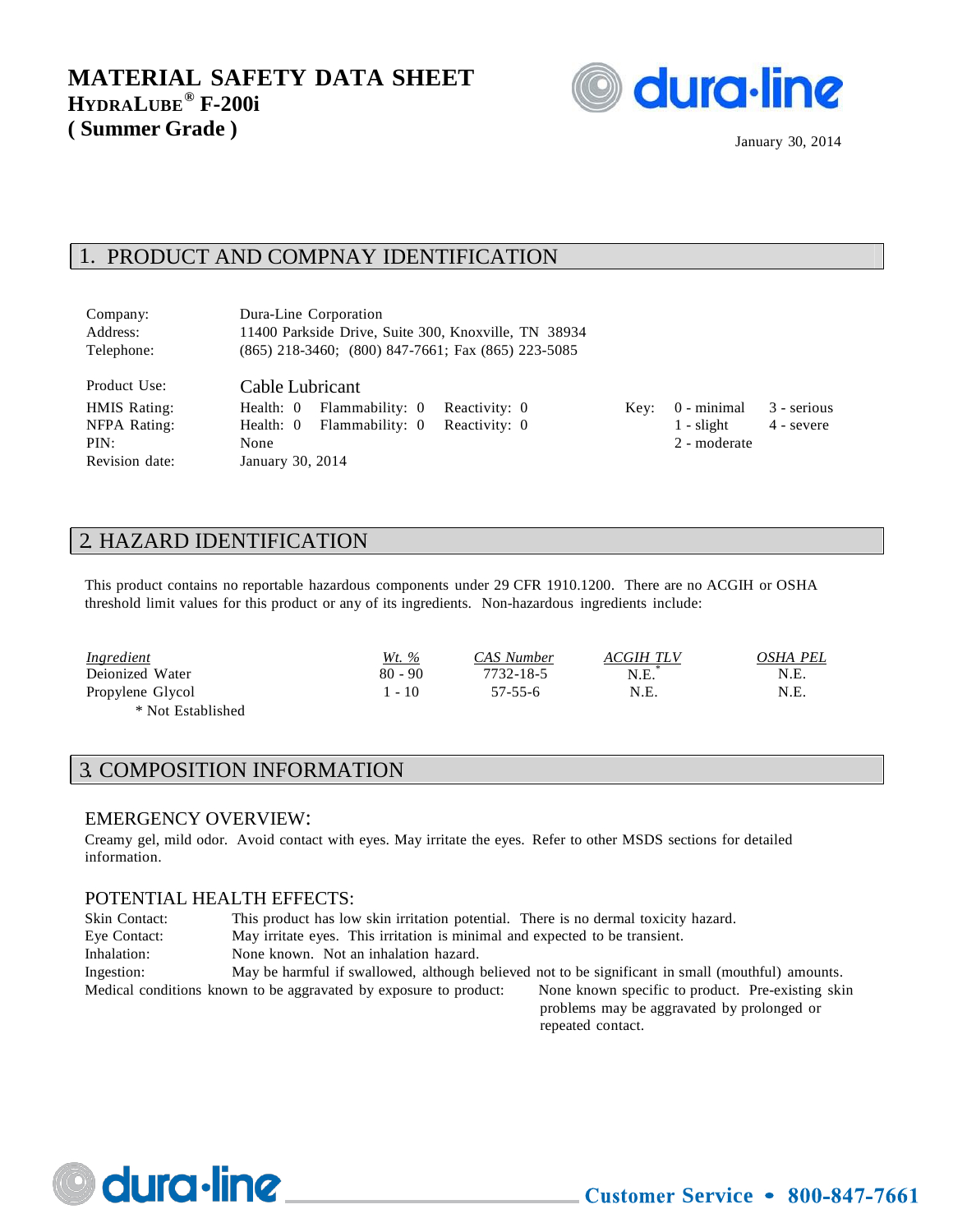### 4. FIRST-AID MEASURES

| <b>Skin Contact:</b> | Wash with soap and water. Get medical attention if irritation persists.                                                                   |  |
|----------------------|-------------------------------------------------------------------------------------------------------------------------------------------|--|
| Eyes:                | In case of contact, immediately flush with plenty of water for at least 5 minutes and get medical                                         |  |
|                      | attention if irritation persists.                                                                                                         |  |
| Inhalation:          | No first aid expected to be required. Not an inhalation hazard.                                                                           |  |
| Ingestion:           | Do not induce vomiting. Slowly dilute with 1 or 2 glasses of water or milk and seek medical                                               |  |
|                      | attention. Never give anything by mouth to an unconscious person.                                                                         |  |
|                      | NOTE. In all sovere eases, contact physician immediately. Local telephone energtors can furnish number of regional poison control center. |  |

NOTE: In all severe cases, contact physician immediately. Local telephone operators can furnish number of regional poison control center.

# 5. FIRE FIGHTING MEASURES

| Conditions of Flammability:           | None.                                                                                            |
|---------------------------------------|--------------------------------------------------------------------------------------------------|
| Flash Point:                          | None.                                                                                            |
| Flammable Limits in Air:              | Product is not flammable.                                                                        |
| Extinguishing Media:                  | Carbon dioxide, foam water spray, dry chemical.                                                  |
| Special Fire Fighting Procedures:     | Keep containers cool with water spray.                                                           |
| <b>Hazardous Combustion Products:</b> | Smoke, soot, oxides of carbon if engulfed in a fire.                                             |
| Unusual Fire Hazards:                 | Plastic packaging, if used, will burn if engulfed in a fire. Self-containing air masks should be |
|                                       | used to enter a smoky area in the event of a fire.                                               |

# 6. ACCIDENTAL RELEASE MEASURES

Material is extremely slippery. Spills should be cleaned immediately using suitable absorbent (clay, sand, dirt, etc.) or water wash-down. Oxidizing agents such as household bleach can be used to help eliminate the slippery character.

# 7. HANDLING AND STORAGE

Avoid eye contact. Avoid prolonged skin contact.

# 8. EXPOSURE CONTROLS / PERSONAL PROTECTION

Controls: None. Product requires no special ventilation. Personal Protection: Wear safety glasses to protect eyes. For repeated or prolonged skin contact, the use of impermeable gloves is recommended to prevent drying and possible irritation.

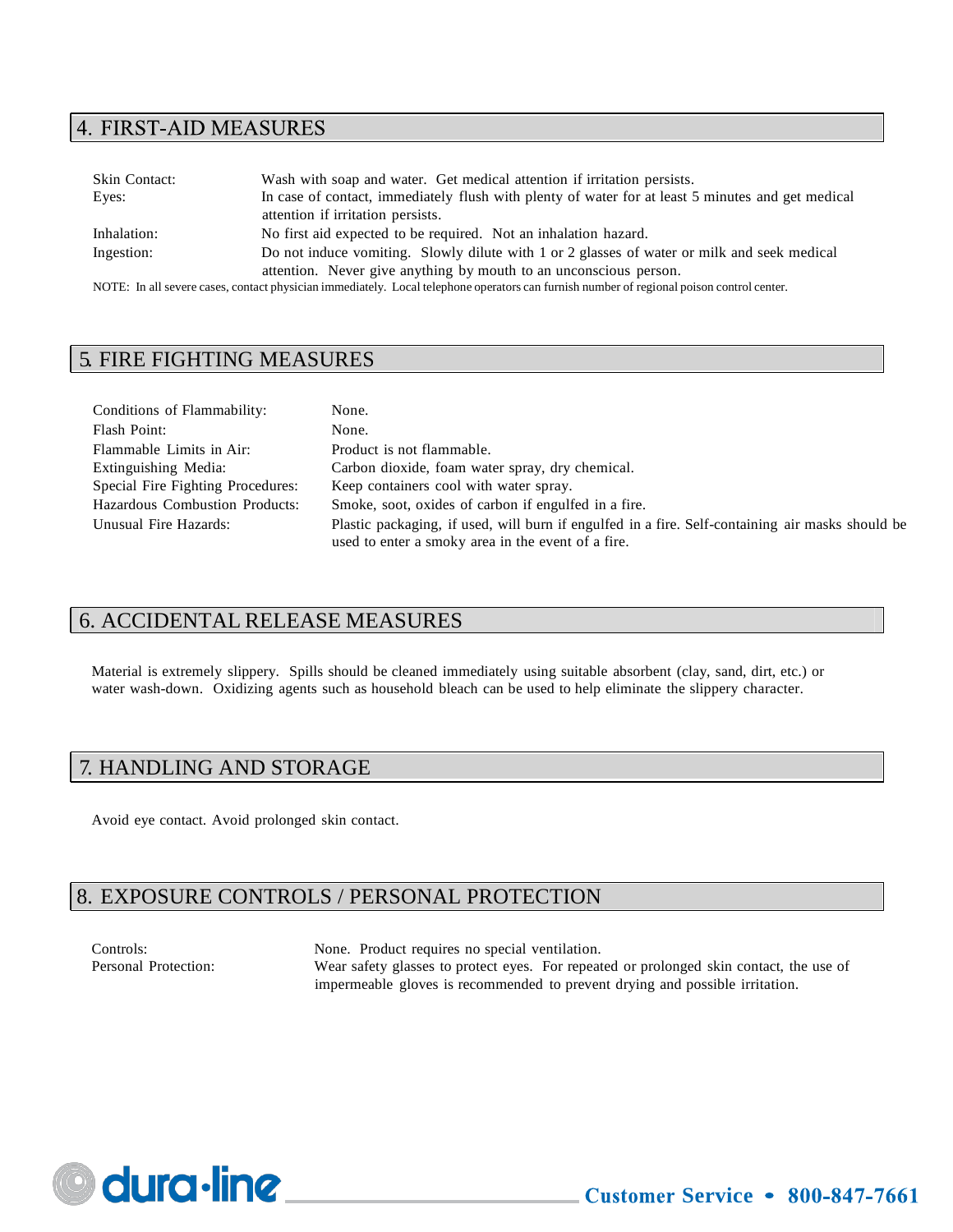# 9. PHYSICAL AND CHEMICAL PROPERTIES

VOC Content: Not determined

Initial Boiling Point (bulk): 212 °F (100 °C) Vapor Pressure: Approx. 18 mmHg (water) Percent Volatile:  $> 90\%$  (vol.) Vapor Density (air = 1):  $> 1$ Density/ Sp. Gravity: 8.1 lbs/gal (0.97 sp.g.) Evaporation Rate (nBu Ac = 1): Much less than 1 Water Solubility: Completely soluble Appearance: Creamy gel pH:  $7 - 8$  Odor: Neutral odor

# 10. STABILITY AND REACTIVITY

| Stability:                            | Stable.         |
|---------------------------------------|-----------------|
| Incompatibility (Materials to Avoid): | Avoid exposure  |
| Hazardous Polymerization:             | Will not occur. |
| Hazardous Decomposition Products:     | Soot, oxides of |
| Conditions to Avoid:                  | None known.     |

posure to materials that react with water. ides of carbon if heated to combustion temperature.

# 11. TOXICOLOGICAL INFORMATION

| Carcinogenicity:       | Contains no known or suspected carcinogens listed with OSHA, IARC, NTP, or ACGIH.                   |
|------------------------|-----------------------------------------------------------------------------------------------------|
| Threshold Limit Value: | Unknown.                                                                                            |
| WHMIS Information:     | According to available information, the ingredients have not been found to show reproductive        |
|                        | toxicity, teratogenicity, mutagenicity, skin sensitization, or synergistic toxic effects with other |
|                        | materials.                                                                                          |

### 12.ECOLOGICAL INFORMATION

Eco toxicological Information: No data at this time. Chemical Fate Information: No data at this time.

### 13. DISPOSAL CONSIDERATIONS

Disposal should be made in accordance with federal, state, and local regulations. Bury in approved landfill, or incinerate in approved incinerator according to federal, state, and local regulations.

RCRA: Not a hazardous waste. U.S. EPA Waste Number: None.